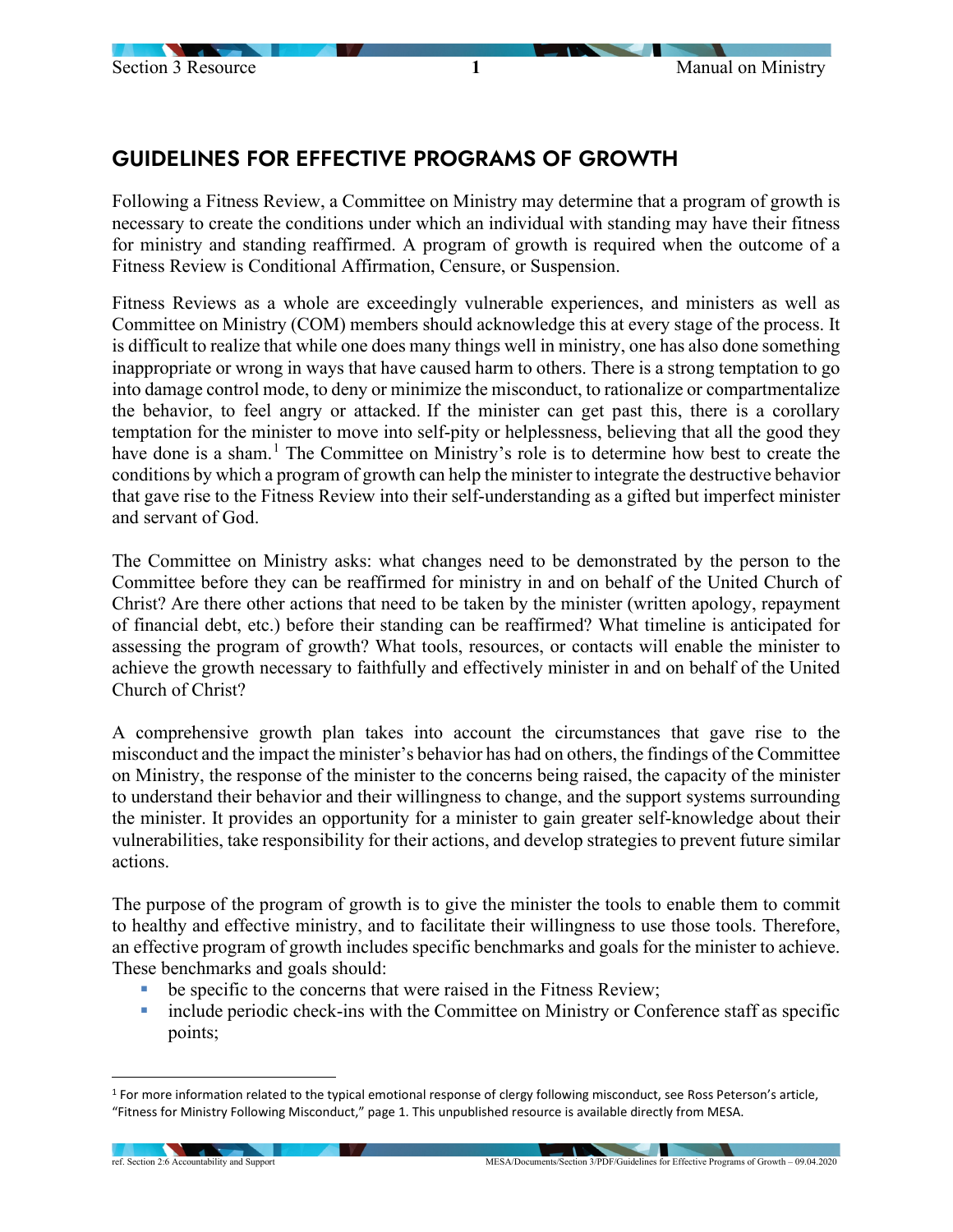

- provide an attempt at healing for victims of misconduct when possible; and
- encompass the hope of fullness of life for the authorized minister.

A program of growth includes SMART goals: Specific, Measurable, Attainable, Relevant, and Timely. This means that the minister has a clear, accountable, and realistic pathway towards restoration, affirmation of fitness, and reinstatement of standing for ministry in and on behalf of the United Church of Christ. A program of growth is typically between six months and two years in length. A Committee on Ministry is empowered to lengthen the period of time for the program of growth if the minister continues to make progress towards their goals.

All ministers undergoing a program of growth will benefit from a psychological assessment from an accredited agency or Ministry Development Center, with results released to the United Church of Christ and sent to the appropriate Association or Conference office. The staff performing the assessment should be made aware of the concerns raised in the Fitness Review, be given a summary of findings from the interviews conducted by the Interview Team, and know the outcome of the Fitness Review as discerned by the COM. The results of this psychological assessment will help the COM develop the rest of a comprehensive growth plan.

The most effective programs of growth build education, practice, and reflection into a holistic plan, and are supported by therapeutic practice and/or spiritual direction to identify healthy practices for all areas of the minister's life, combining "inner intentions and external support structures."[2](#page-1-0) The Committee on Ministry might choose relevant parts of the UCC Ministerial Code and/or Marks of Faithful and Effective Ministers, ask the minister to reflect on them in relation to the fitness concern that was raised, and require the minister to work with a mentor, therapist, and/or spiritual director to develop healthier practices. The following pages include some additional samples of the kind of SMART goals that may be appropriate for some programs of growth, along with some actions that provide more specificity, guidance, and clarity for the minister and for the Committee on Ministry:

<span id="page-1-0"></span><sup>2</sup> From Peterson, Ross. "Fitness For Ministry Following Misconduct." This unpublished resource is available directly from MESA.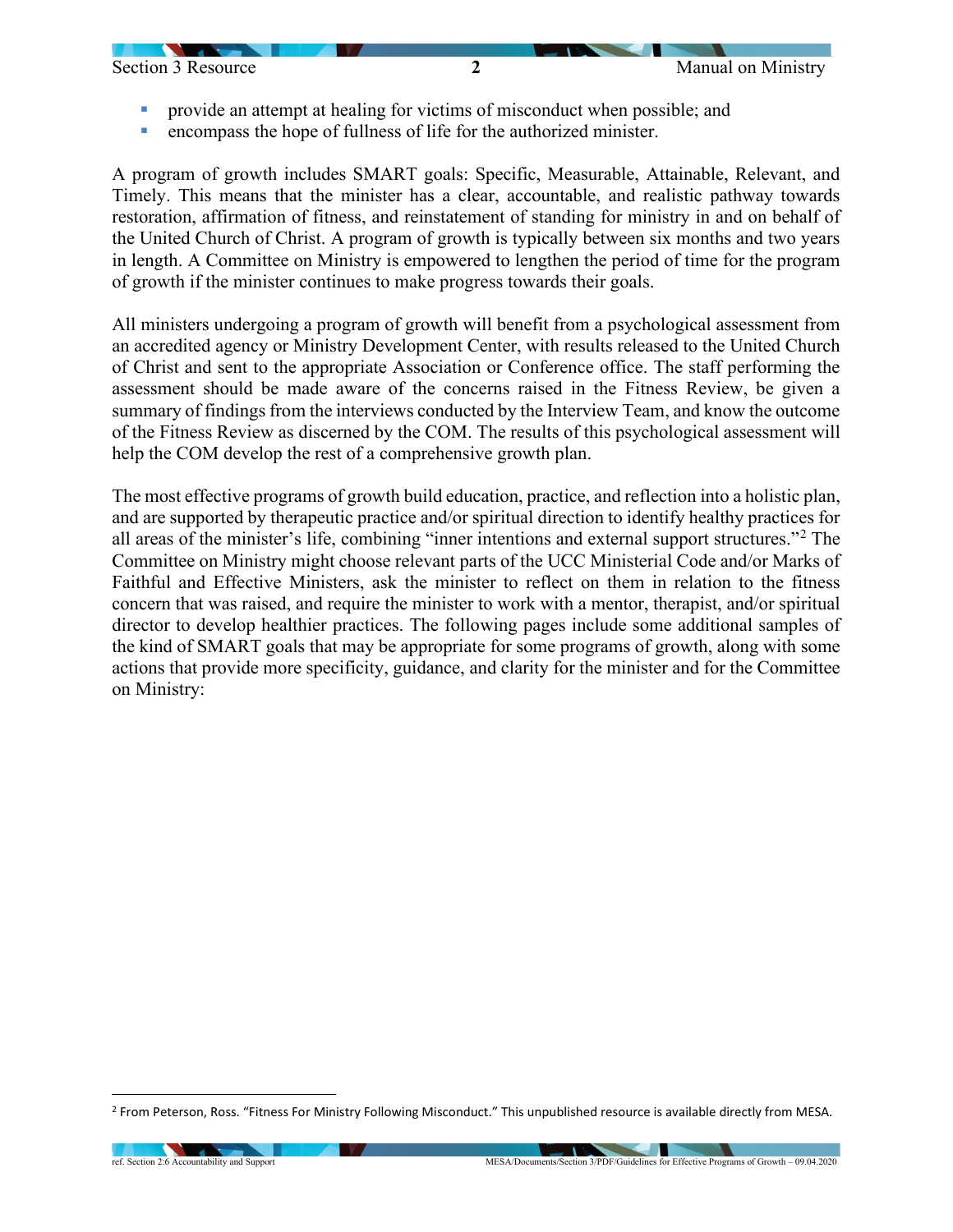**Signal** 

**STATISTICS** 

| <b>GOAL</b>                                                                                                                | MARK/CODE                                                                                                                                                                                                                                                                      | <b>PRACTICES TO MEET THIS</b>                                                                                                                                                                                                                                                                                                                                                                                                                                                                                                                                                                                                                                                                                                                                                                                                                |
|----------------------------------------------------------------------------------------------------------------------------|--------------------------------------------------------------------------------------------------------------------------------------------------------------------------------------------------------------------------------------------------------------------------------|----------------------------------------------------------------------------------------------------------------------------------------------------------------------------------------------------------------------------------------------------------------------------------------------------------------------------------------------------------------------------------------------------------------------------------------------------------------------------------------------------------------------------------------------------------------------------------------------------------------------------------------------------------------------------------------------------------------------------------------------------------------------------------------------------------------------------------------------|
|                                                                                                                            |                                                                                                                                                                                                                                                                                | <b>GOAL</b>                                                                                                                                                                                                                                                                                                                                                                                                                                                                                                                                                                                                                                                                                                                                                                                                                                  |
| Address core issues<br>that gave rise to<br>misconduct and<br>establishing new,<br>healthier responses<br>to those issues. | Maintaining a basic<br>understanding of mental<br>health and wellness.<br>Maintain appropriate<br>boundaries and practice<br>self-differentiation in<br>both my personal and<br>professional life,<br>including within the<br>Local Church where I<br>hold membership.         | Therapy focused on the root causes that<br>gave rise to the misconduct, and<br>developing concrete plans for the<br>future. We anticipate that you will be<br>involved in weekly therapy for at least<br>12 months. The COM will provide the<br>name of qualified providers, and the<br>minister will inform the COM of the<br>name of their provider prior to their<br>first appointment. The therapist will<br>document on-going attendance at<br>sessions, as well as progress toward<br>goals, and provide said documentation<br>to the COM on a quarterly basis for the<br>duration of the program of growth. The<br>Minister in Question is required to<br>obtain any necessary release of<br>information to the COM from the<br>provider.<br>Work with a coach to address goals for<br>ministry, healthy responses to stress,<br>etc. |
| Integrate learnings<br>from Boundary<br>Training into one's<br>life to maintain<br>appropriate<br>boundaries.              | Living in relationships of<br>covenantal accountability<br>with God and the<br>Church.<br>Adhere to all<br>requirements for<br>maintaining standing.<br>Honor all confidences<br>shared with me.<br>Maintain appropriate<br>boundaries and practice<br>self-differentiation in | Participate in a boundary training<br>course specific to the violation (sexual<br>misconduct, financial misconduct,<br>drug/alcohol abuse, etc.). Reflection in<br>therapy/spiritual direction on the<br>boundary violation and the coursework<br>from the boundary training.<br>Integrate your learnings from this<br>course into other aspects of the growth<br>plan.                                                                                                                                                                                                                                                                                                                                                                                                                                                                      |

**INVA**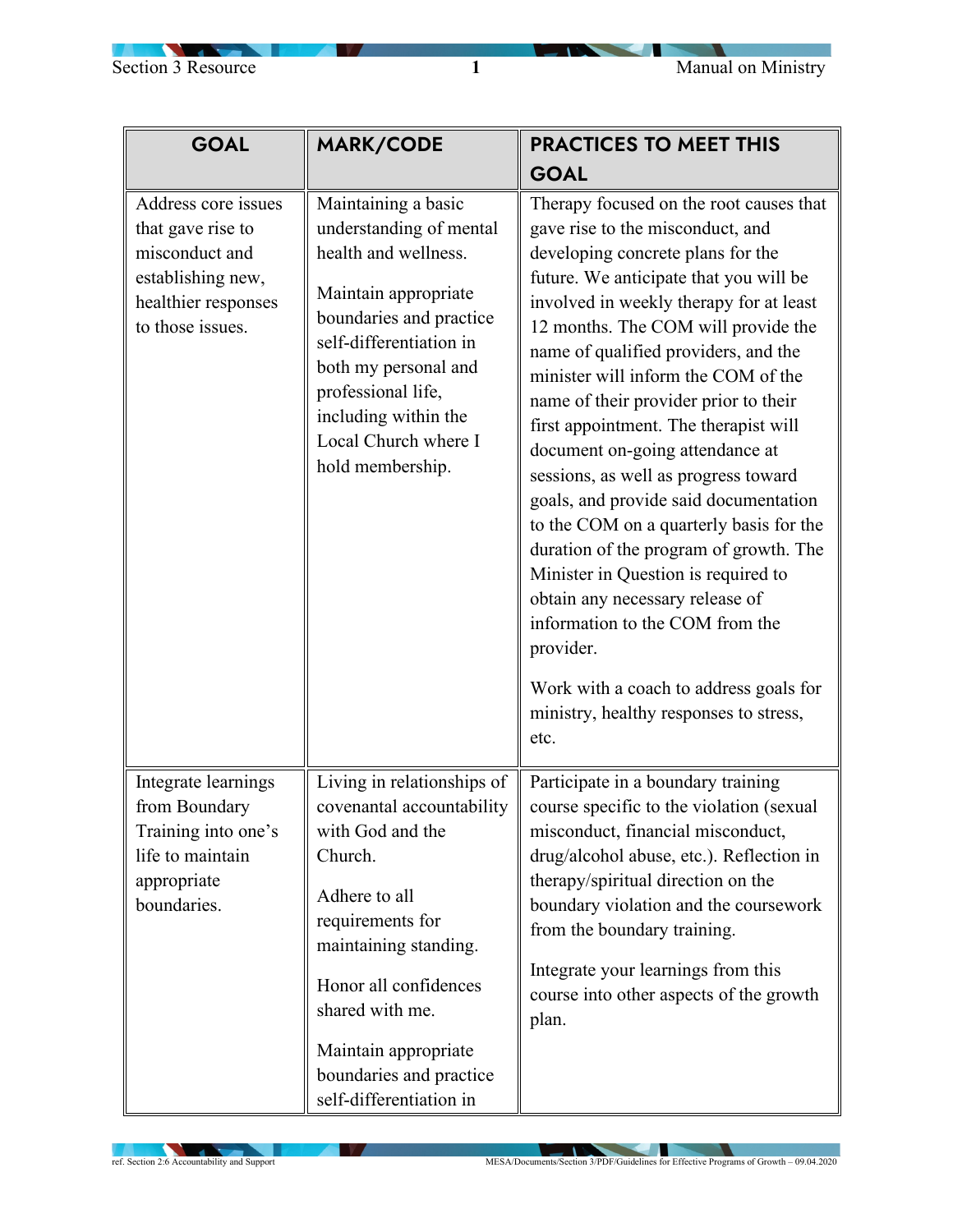

| <b>GOAL</b>                                                                                                                                                                                           | <b>MARK/CODE</b>                                                                                                                                                                                                                                                                                                                                                                       | <b>PRACTICES TO MEET THIS</b>                                                                                                                                                                                                                                                                                                                                                                         |
|-------------------------------------------------------------------------------------------------------------------------------------------------------------------------------------------------------|----------------------------------------------------------------------------------------------------------------------------------------------------------------------------------------------------------------------------------------------------------------------------------------------------------------------------------------------------------------------------------------|-------------------------------------------------------------------------------------------------------------------------------------------------------------------------------------------------------------------------------------------------------------------------------------------------------------------------------------------------------------------------------------------------------|
|                                                                                                                                                                                                       |                                                                                                                                                                                                                                                                                                                                                                                        | <b>GOAL</b>                                                                                                                                                                                                                                                                                                                                                                                           |
| Live within one's<br>budget; repayment                                                                                                                                                                | both my personal and<br>professional life,<br>including within the<br>Local Church where I<br>hold membership<br>Exhibiting a commitment<br>to lifelong spiritual                                                                                                                                                                                                                      | Complete a financial management<br>course tailored to your needs.                                                                                                                                                                                                                                                                                                                                     |
| of debts incurred.                                                                                                                                                                                    | development and faithful<br>personal stewardship.<br>Stewarding the resources<br>of the Church.<br>Accept responsibility for<br>all debts that I incur.<br>Assess with care the<br>implications of accepting<br>gifts from congregation<br>members.<br>Steward church funds<br>and property faithfully,<br>while overseeing the<br>administrative tasks of<br>ministry with integrity. | After completing this financial<br>management course, develop and<br>execute a budget that fits your expenses<br>and income; execute faithfully for a<br>minimum of three months. Reflect on<br>your progress and continue living into a<br>financial management plan.                                                                                                                                |
| Develop appropriate<br>responses to others<br>when angry or<br>disappointed;<br>prevent anger from<br>becoming<br>abusive./Manage<br>anger appropriately<br>in personal and<br>professional settings. | Maintaining a basic<br>understanding of mental<br>health and wellness.<br>Preach and teach the<br>gospel without fear or<br>favor, regarding all<br>persons with equal<br>respect and concern, and<br>undertaking to minister<br>impartially.                                                                                                                                          | Complete an anger management class<br>within the first three months and<br>explore in therapy how to use what you<br>are learning in the class to deal with<br>your triggers over the next six months.<br>How are you responding differently to<br>situations that set off your anger? What<br>have been the effects of this? What<br>setbacks have you encountered? How<br>have you dealt with them? |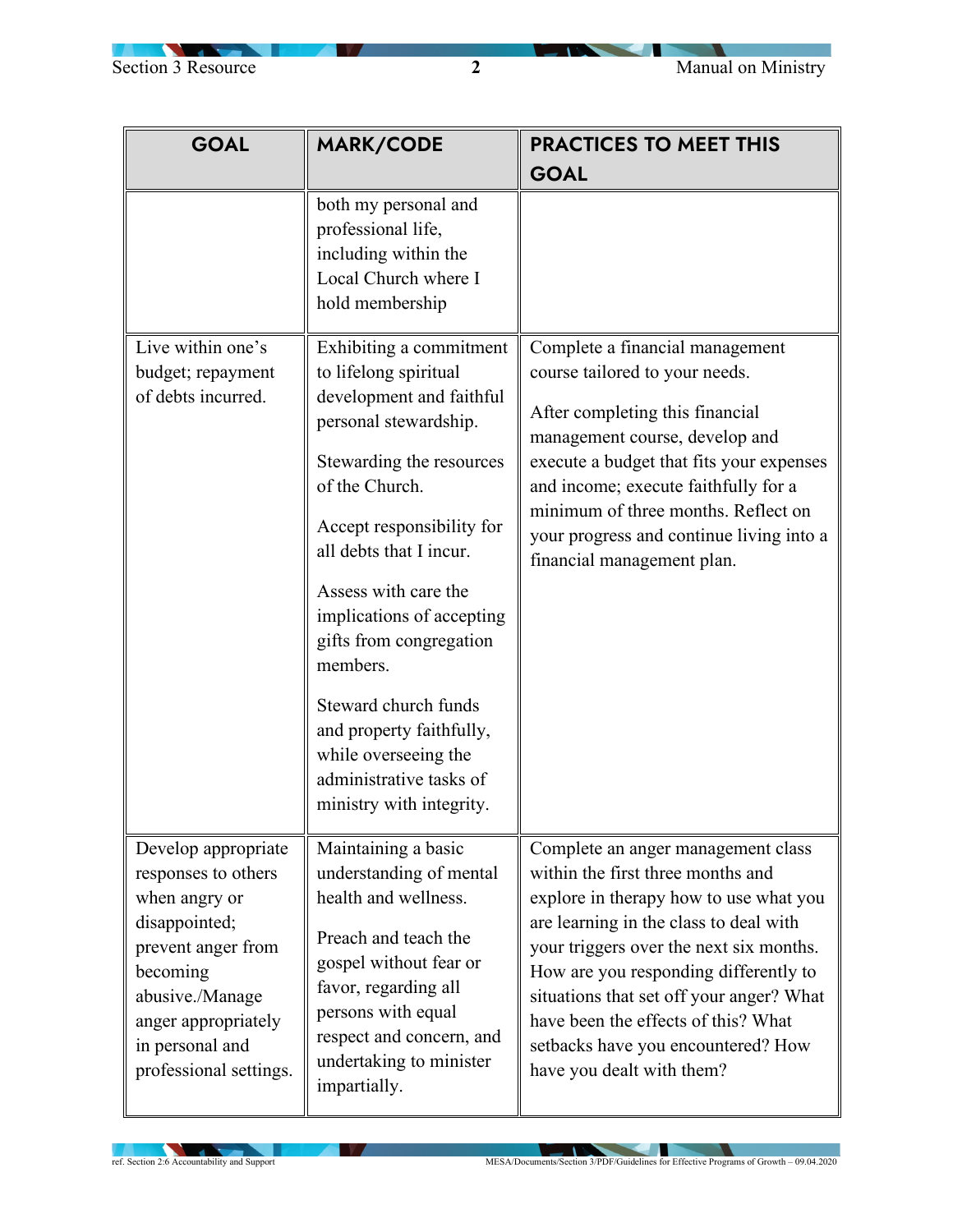<u>and the second part of the second part of the second part of the second part of the second part of the second part of the second part of the second part of the second part of the second part of the second part of the seco</u>

| <b>GOAL</b>                                                                                                                                | <b>MARK/CODE</b>                                                                                                                                                                                                                                                                                                                                                                                                                                                                                                                                                                                                                | <b>PRACTICES TO MEET THIS</b>                                                                                                                                                                                                                                                                                                                                                                                                                                                                                                                                                                                                                                                                                                                                                                                                                                                                                                                                                                                                                       |
|--------------------------------------------------------------------------------------------------------------------------------------------|---------------------------------------------------------------------------------------------------------------------------------------------------------------------------------------------------------------------------------------------------------------------------------------------------------------------------------------------------------------------------------------------------------------------------------------------------------------------------------------------------------------------------------------------------------------------------------------------------------------------------------|-----------------------------------------------------------------------------------------------------------------------------------------------------------------------------------------------------------------------------------------------------------------------------------------------------------------------------------------------------------------------------------------------------------------------------------------------------------------------------------------------------------------------------------------------------------------------------------------------------------------------------------------------------------------------------------------------------------------------------------------------------------------------------------------------------------------------------------------------------------------------------------------------------------------------------------------------------------------------------------------------------------------------------------------------------|
|                                                                                                                                            |                                                                                                                                                                                                                                                                                                                                                                                                                                                                                                                                                                                                                                 | <b>GOAL</b>                                                                                                                                                                                                                                                                                                                                                                                                                                                                                                                                                                                                                                                                                                                                                                                                                                                                                                                                                                                                                                         |
| Practice healthy                                                                                                                           | Living in relationships of                                                                                                                                                                                                                                                                                                                                                                                                                                                                                                                                                                                                      | What tools do you have in your toolbox<br>to help you respond in a healthy way<br>when you are angry or disappointed?<br>Discern, in partnership with                                                                                                                                                                                                                                                                                                                                                                                                                                                                                                                                                                                                                                                                                                                                                                                                                                                                                               |
| boundaries and<br>honor your departure<br>from previous<br>ministry setting(s);<br>respect the pastoral<br>authority of your<br>successor. | covenantal accountability<br>with God and the<br>Church.<br>Demonstrating excellent<br>communication skills.<br>Neither interfere with nor<br>intrude upon the ministry<br>of my successor, upon<br>my departure from a<br>ministry setting; and to<br>deal honorably with the<br>record of my predecessor<br>and successor.<br>Maintain appropriate<br>boundaries and practice<br>self-differentiation in<br>both my personal and<br>professional life,<br>including within the<br>Local Church where I<br>hold membership.<br>Develop and maintain<br>meaningful personal<br>relationships outside of<br>my ministry setting. | therapist/spiritual director, what<br>emotional and spiritual needs you were<br>trying to meet with this misconduct.<br>Develop strategies and way to meet<br>these needs that do not involve<br>exploiting others (give specific<br>examples related to the fitness matter).<br>Transfer your membership to a<br>congregation where you have not<br>previously served as pastor.<br>Refer all pastoral requests from<br>everyone from previous settings in<br>ministry to their current pastor. If a<br>current pastor is not available, refer<br>them to Association or Conference<br>staff.<br>Do not initiate contact with anyone<br>from previous settings of ministry,<br>including on social media.<br>Do not provide pastoral services to<br>persons to whom you have previously<br>served as pastor, including weddings,<br>funerals, baptisms, etc. $-$ even if these<br>are not held in a church setting.<br>Unfriend/unfollow all previous<br>parishioners from social media and do<br>not accept subsequent friend/follow<br>requests. |

**IV**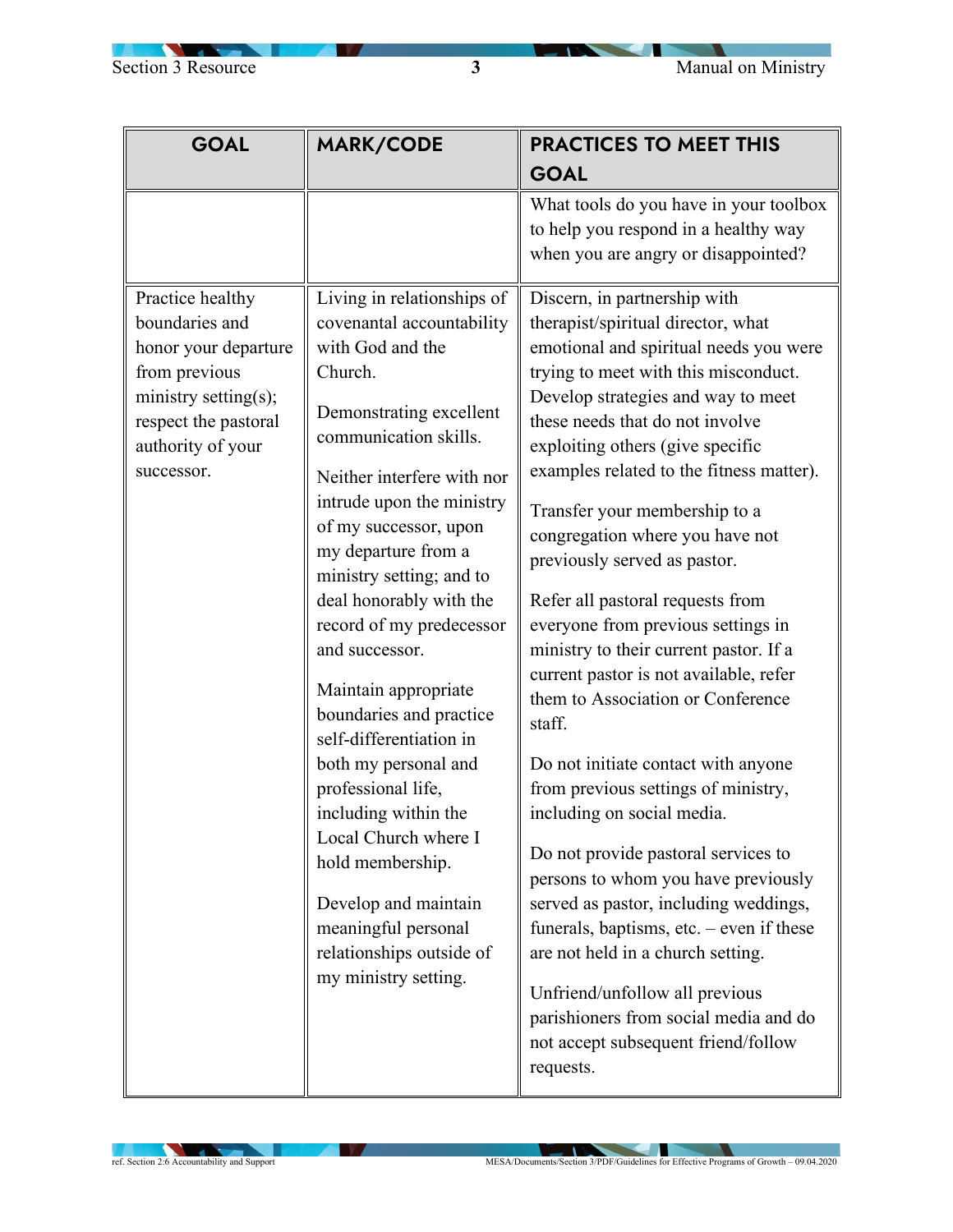| <b>GOAL</b>                                                                                                                                                                  | MARK/CODE                                                                                                                                                                                                                                                                                                                                                                                                                                            | <b>PRACTICES TO MEET THIS</b>                                                                                                                                                                                                                                                                                                                                                                                                                                                                                                                                                   |
|------------------------------------------------------------------------------------------------------------------------------------------------------------------------------|------------------------------------------------------------------------------------------------------------------------------------------------------------------------------------------------------------------------------------------------------------------------------------------------------------------------------------------------------------------------------------------------------------------------------------------------------|---------------------------------------------------------------------------------------------------------------------------------------------------------------------------------------------------------------------------------------------------------------------------------------------------------------------------------------------------------------------------------------------------------------------------------------------------------------------------------------------------------------------------------------------------------------------------------|
|                                                                                                                                                                              |                                                                                                                                                                                                                                                                                                                                                                                                                                                      | <b>GOAL</b>                                                                                                                                                                                                                                                                                                                                                                                                                                                                                                                                                                     |
|                                                                                                                                                                              |                                                                                                                                                                                                                                                                                                                                                                                                                                                      | Develop a hobby involving other<br>people unrelated to ministry or your<br>ministry setting.                                                                                                                                                                                                                                                                                                                                                                                                                                                                                    |
| Connect with other<br>clergy on a regular<br>basis so that you are<br>not isolated in your<br>ministry practice;<br>learn best practices<br>for ministry from<br>colleagues. | Attending to one's own<br>spiritual and pastoral<br>care, including<br>engagement in<br>supervision as<br>appropriate.<br>Building relationships of<br>mutual trust and<br>interdependence.<br>Recognize the communal<br>nature of God, ensuring<br>that ministry does not<br>happen in isolation.<br>Grow in faith,<br>knowledge, and the<br>practice of ministry<br>through intentional<br>continuing education,<br>study, and devotional<br>life. | Create or join a cohort of individuals<br>with whom you can be vulnerable, to<br>whom you may turn for support and for<br>accountability. This might be a<br>Community of Practice, or other cohort<br>focused on growth in the practice of<br>ministry, and must be approved by the<br>Committee on Ministry. Commit to<br>being an active participant in this group<br>for a minimum of one year. Practice<br>being vulnerable with this group.<br>Reflect on this experience in your<br>therapy with the goal of actively<br>engaging with an ongoing learning<br>community. |
| Manage your<br>sobriety in a<br>consistent and<br>healthy manner                                                                                                             | Practicing self-care and<br>life balance.<br>Refrain from abusive<br>behavior including<br>abusive behavior toward<br>others, the abuse of<br>alcohol, drugs, or any<br>other substance; to seek<br>appropriate care for<br>physical and mental                                                                                                                                                                                                      | Abstain from drug/alcohol<br>consumption and participate in NA/AA<br>(or other recovery-focused group) on a<br>weekly basis for the duration of your<br>program of growth.<br>Address your sobriety in counseling<br>and spiritual direction on a consistent<br>basis.                                                                                                                                                                                                                                                                                                          |

**IN A**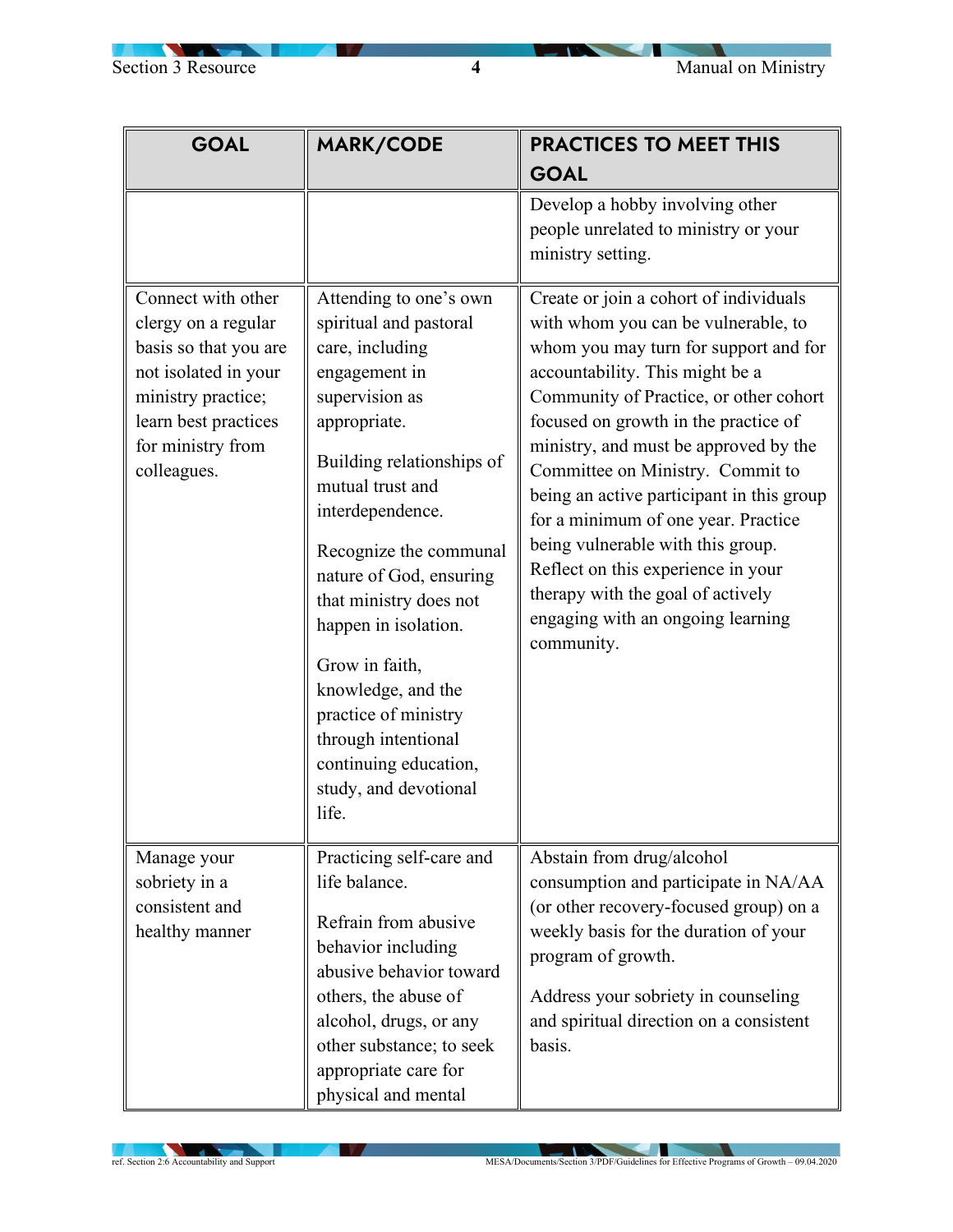$\overline{\phantom{a}}$ 

| <b>GOAL</b>                                                                                                                                  | <b>MARK/CODE</b>                                                                                                                                                                                                                                                                                                                                                                                                            | <b>PRACTICES TO MEET THIS</b>                                                                                                                                                                                                                                                                                                                                                                                                                                                                                                                                                                                          |
|----------------------------------------------------------------------------------------------------------------------------------------------|-----------------------------------------------------------------------------------------------------------------------------------------------------------------------------------------------------------------------------------------------------------------------------------------------------------------------------------------------------------------------------------------------------------------------------|------------------------------------------------------------------------------------------------------------------------------------------------------------------------------------------------------------------------------------------------------------------------------------------------------------------------------------------------------------------------------------------------------------------------------------------------------------------------------------------------------------------------------------------------------------------------------------------------------------------------|
|                                                                                                                                              |                                                                                                                                                                                                                                                                                                                                                                                                                             | <b>GOAL</b>                                                                                                                                                                                                                                                                                                                                                                                                                                                                                                                                                                                                            |
|                                                                                                                                              | health concerns; and to<br>avoid addictive<br>behaviors.                                                                                                                                                                                                                                                                                                                                                                    | Develop a plan to manage your sobriety<br>once the program of growth is<br>completed.                                                                                                                                                                                                                                                                                                                                                                                                                                                                                                                                  |
| Address the harm<br>you have caused<br>others in ways that<br>do not increase harm<br>towards them                                           | Respecting the dignity of<br>all God's people<br>Living in relationships of<br>covenantal accountability<br>with God and the<br>Church.<br>Refrain from abusive<br>behavior including<br>abusive behavior toward<br>others.                                                                                                                                                                                                 | Establish a plan to prevent contact with<br>those whom you have harmed. Practice<br>behavioral "scripts" (such as excusing<br>yourself and leaving) for what to do if<br>you encounter someone you have<br>harmed in a professional, social, or<br>other setting.<br>If appropriate, write a letter of apology.<br>Do not share with the person(s) you<br>have harmed except in consultation<br>with your therapist and the COM.                                                                                                                                                                                       |
| Refrain from sexual                                                                                                                          |                                                                                                                                                                                                                                                                                                                                                                                                                             |                                                                                                                                                                                                                                                                                                                                                                                                                                                                                                                                                                                                                        |
| intimacy with<br>parishioners or those<br>in your care, and<br>cultivate a deep<br>understanding of<br>appropriate personal<br>relationships | Engage in sexually<br>healthy and responsible<br>behavior.<br>Honor my family<br>commitments.<br>Develop and maintain<br>meaningful personal<br>relationships outside of<br>my ministry setting.<br>Speak the truth, not using<br>my position, power, or<br>authority to exploit any<br>person.<br>Maintain appropriate<br>boundaries and practice<br>self-differentiation in<br>both my personal and<br>professional life, | Working with a mentor, therapist,<br>and/or spiritual director:<br>$\blacktriangleright$ Reflect on themes of power,<br>authority, intimacy,<br>transference, and counter-<br>transference as they relate to the<br>pastor-parishioner relationship<br>during your therapy/spiritual<br>direction sessions;<br>Define "consent" and<br>"consensual relationship"<br>among those with differing<br>levels of power in intimate<br>relationships;<br>Come to an understanding of<br>what is healthy and unhealthy<br>with regard to relationships<br>among those you are called to<br>serve as pastor that is consistent |

**IV**